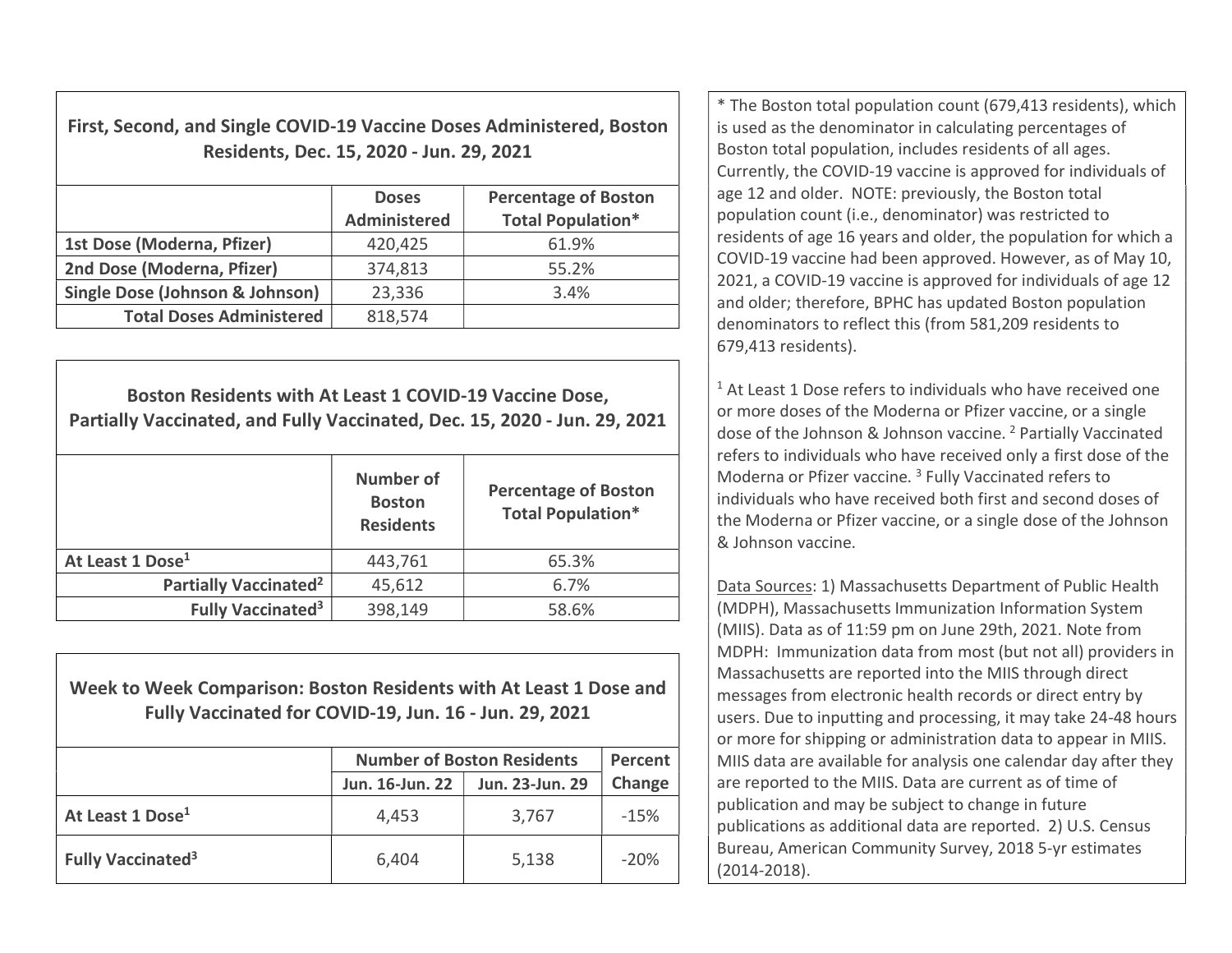

\* N is equal to total number of individuals receiving their initial dose in the 10-week period.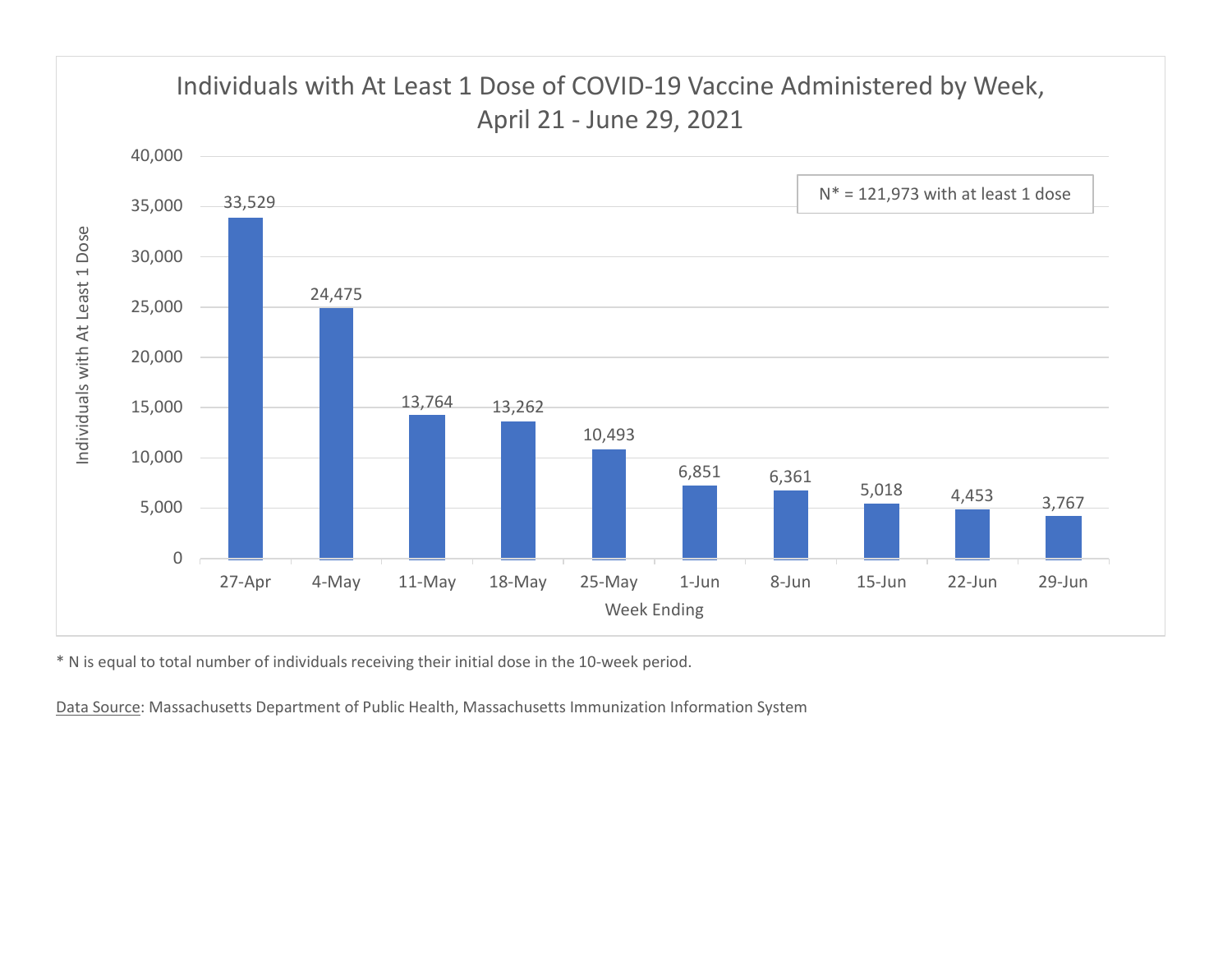

\* N is equal to total number of individuals receiving their final dose in the 10-week period.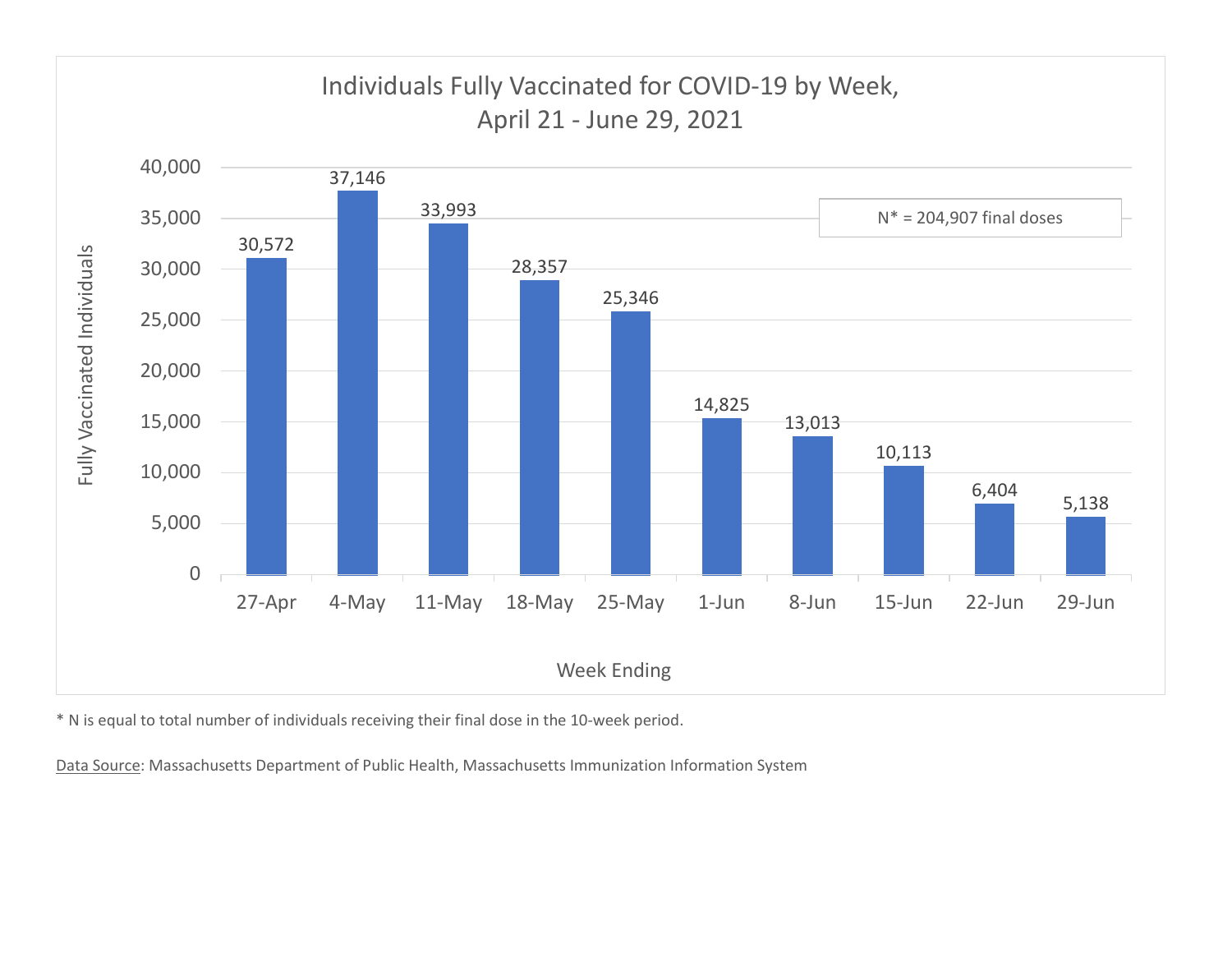

Data Source: Massachusetts Department of Public Health, Massachusetts Immunization Information System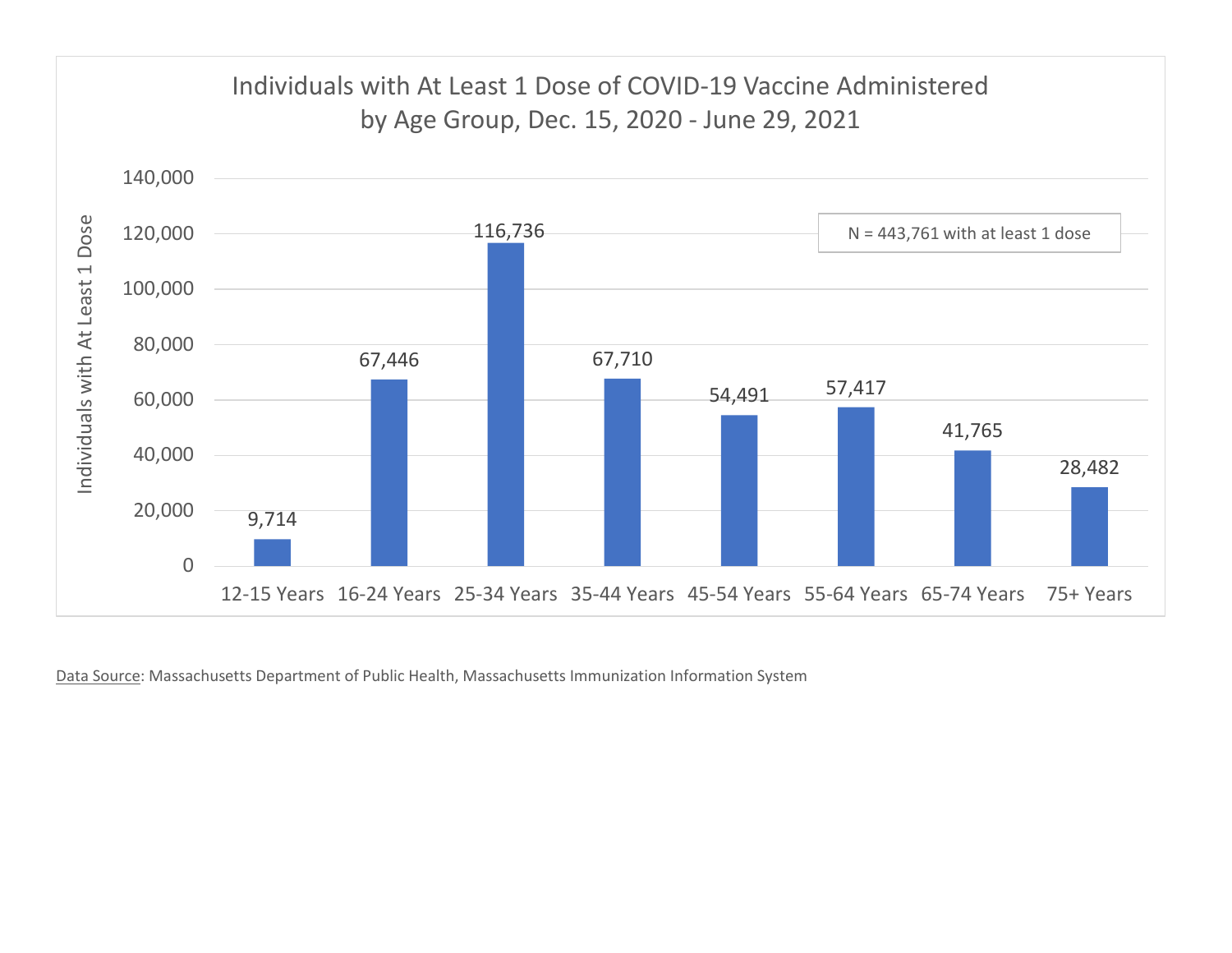

NOTE: The percentage of vaccinated individuals ages 12-15 years has been updated in this report (REVISED AUGUST 16, 2021). Please disregard the vaccination percentages for age group 12-15 years included in previous versions of this report.

Percentage of overall Boston population with at least 1 dose = 65.3%.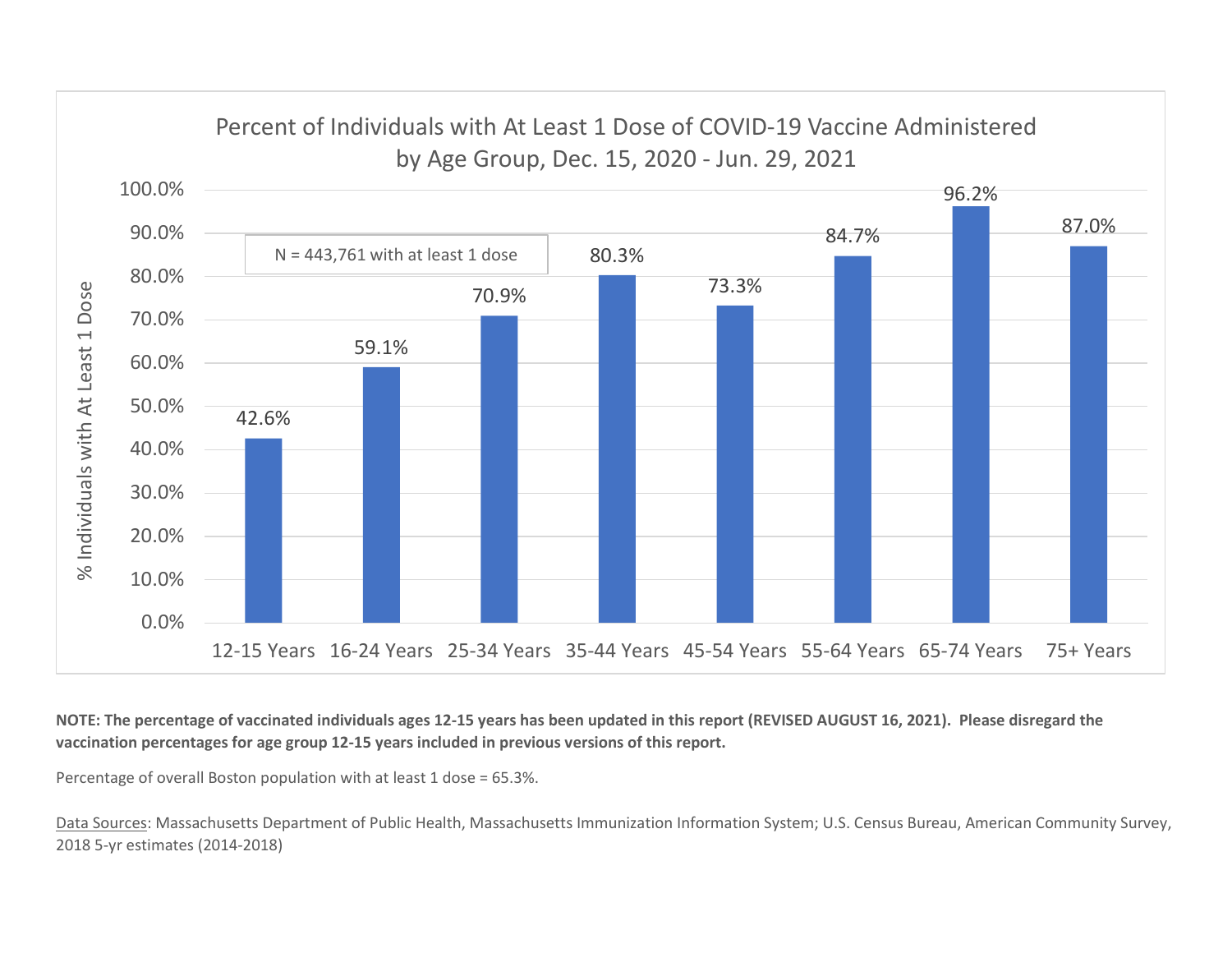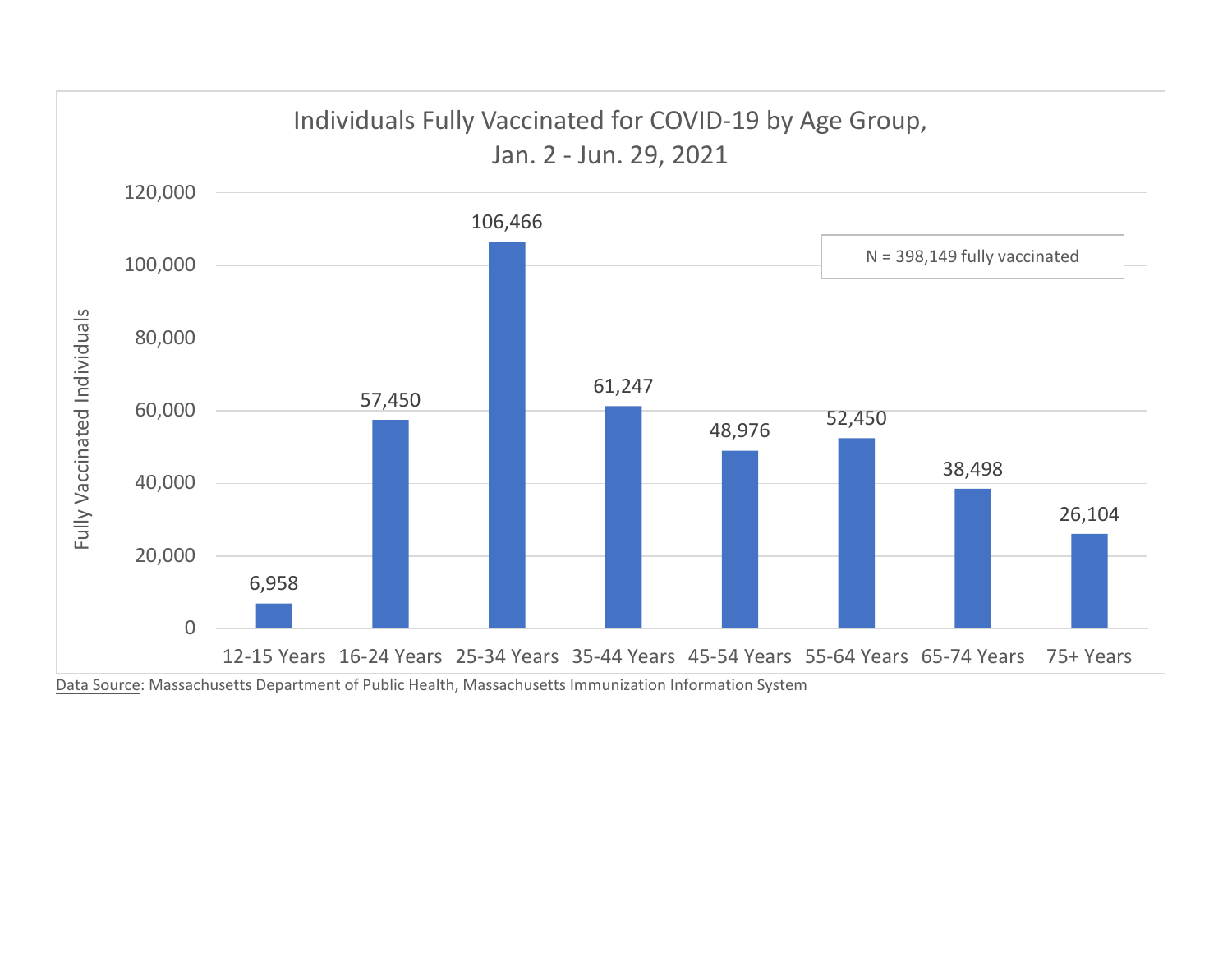

NOTE: The percentage of vaccinated individuals ages 12-15 years has been updated in this report (REVISED AUGUST 16, 2021). Please disregard the vaccination percentages for age group 12-15 years included in previous versions of this report.

Percentage of overall Boston population fully vaccinated = 58.6%.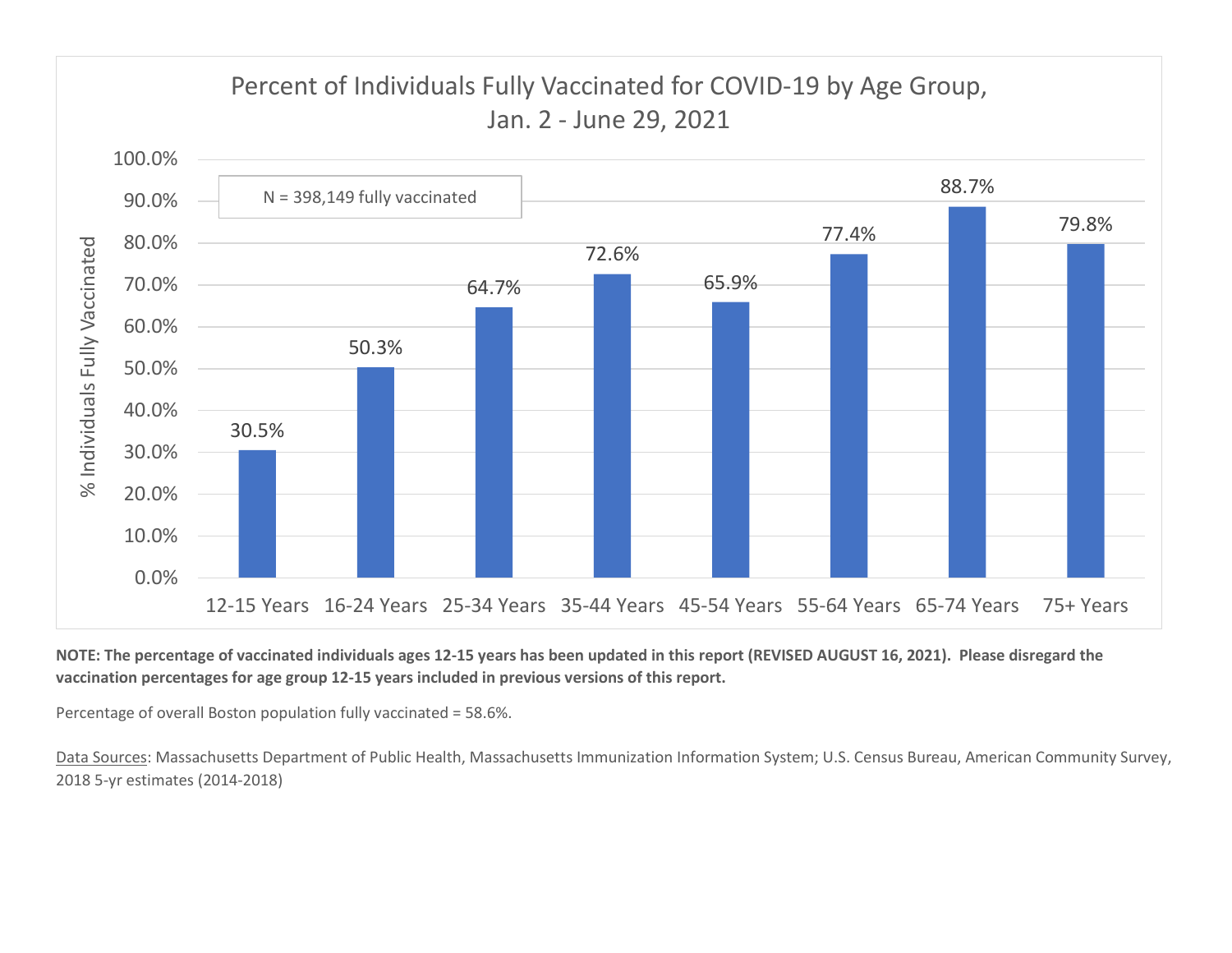

Asian/PI = Asian, Native Hawaiian, and Pacific Islander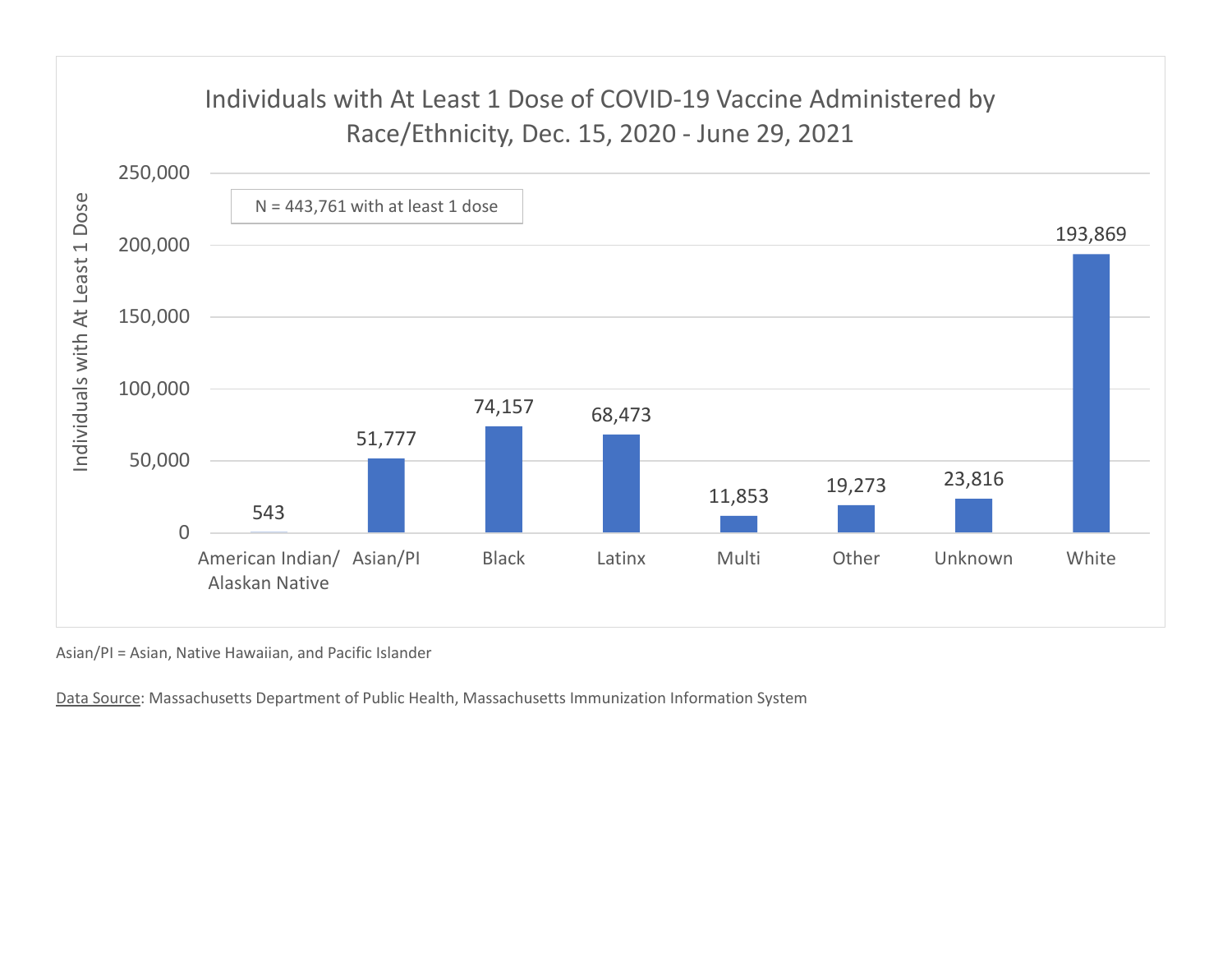

Asian/PI = Asian, Native Hawaiian, and Pacific Islander

\* Varies from Total N of Individuals with At Least 1 Dose (443,761) because data for residents who identify as Multiracial, Other, or Unknown are not included in this chart due to lack of comparable population data.

Percentage of overall Boston population with at least 1 dose = 65.3%.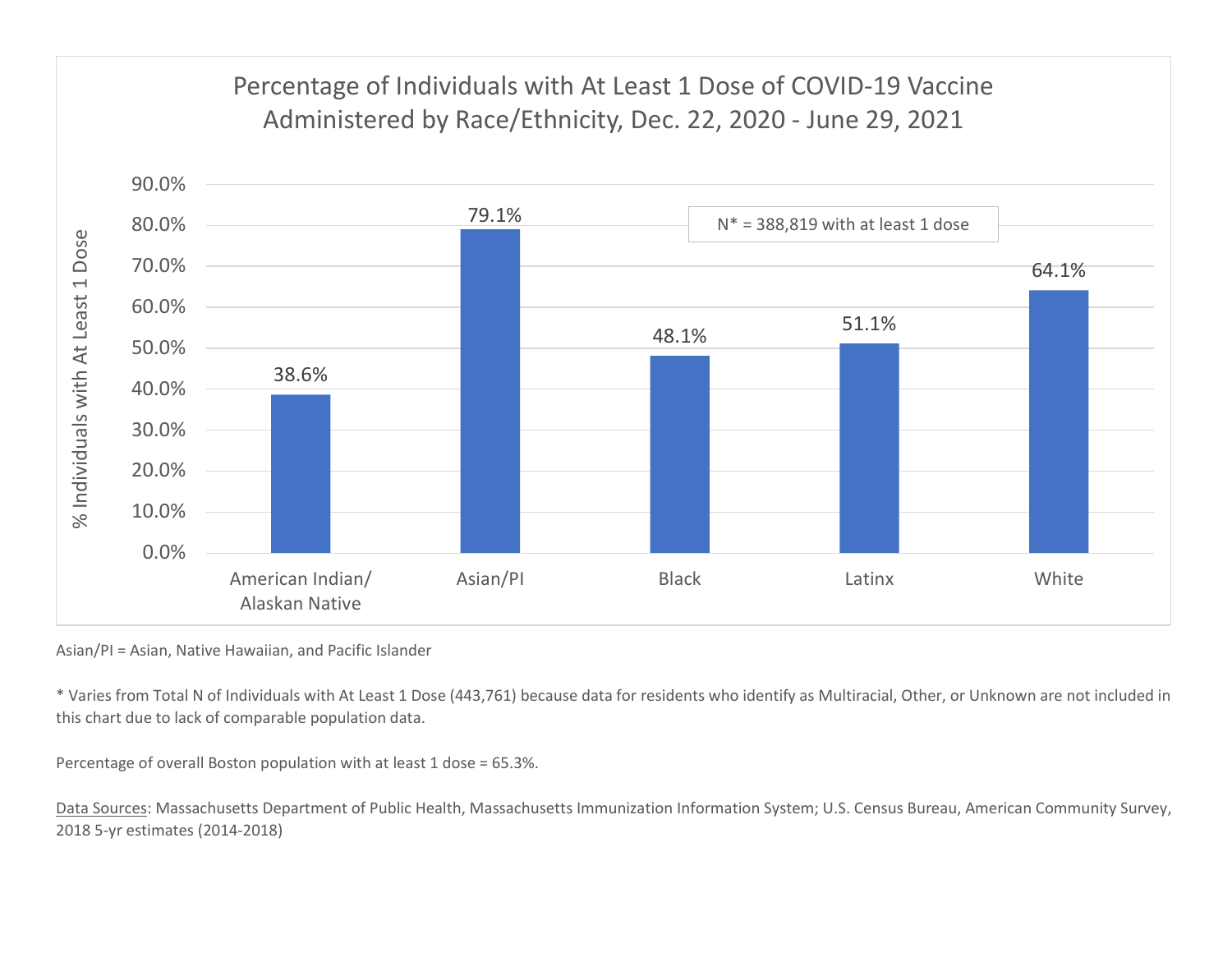

Asian/PI = Asian, Native Hawaiian, and Pacific Islander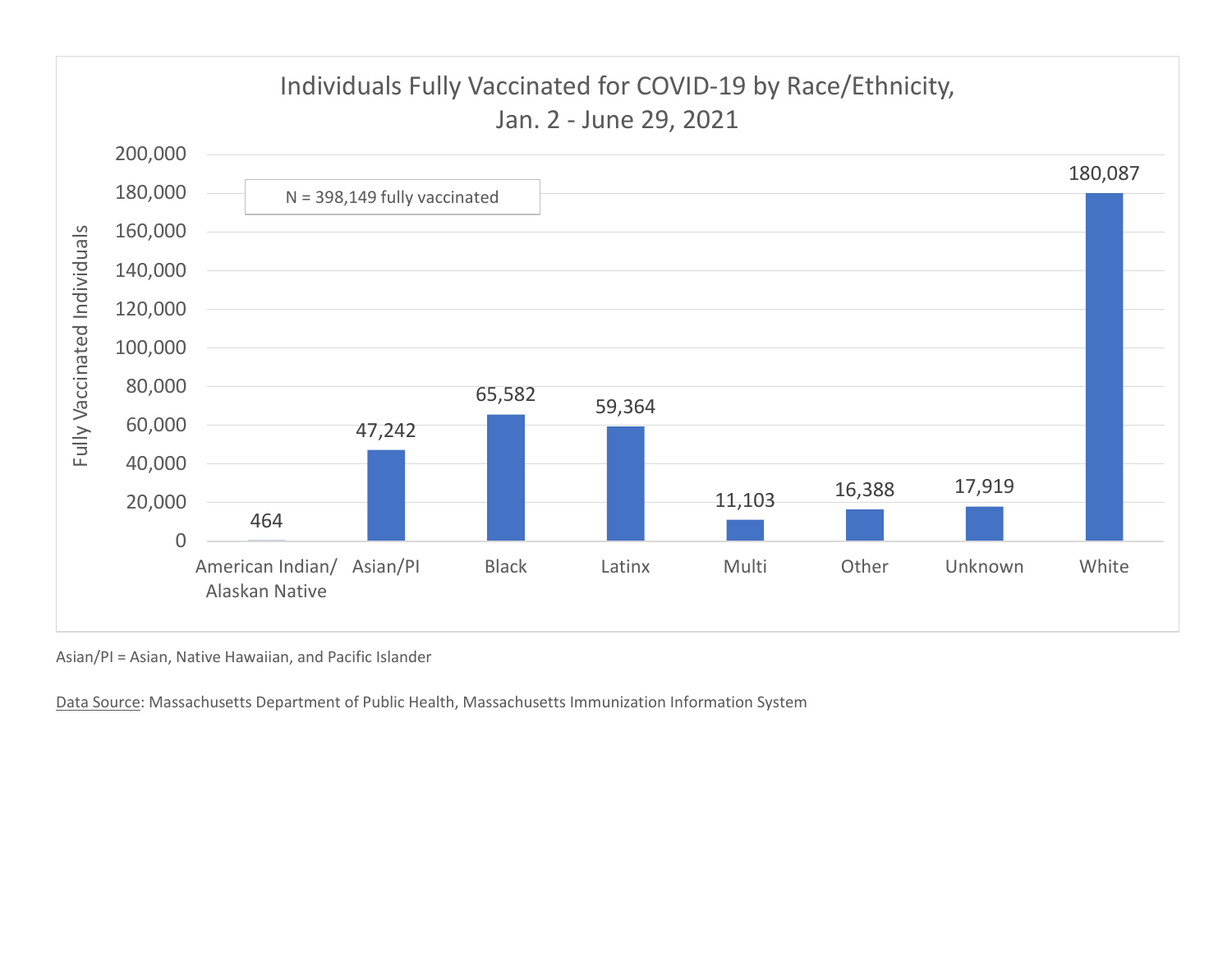

Asian/PI = Asian, Native Hawaiian, and Pacific Islander

\* Varies from Total N of Fully Vaccinated Individuals (398,149) because data for residents who identify as Multiracial, Other, or Unknown are not included in this chart due to lack of comparable population data.

Percentage of overall Boston population fully vaccinated = 58.6%.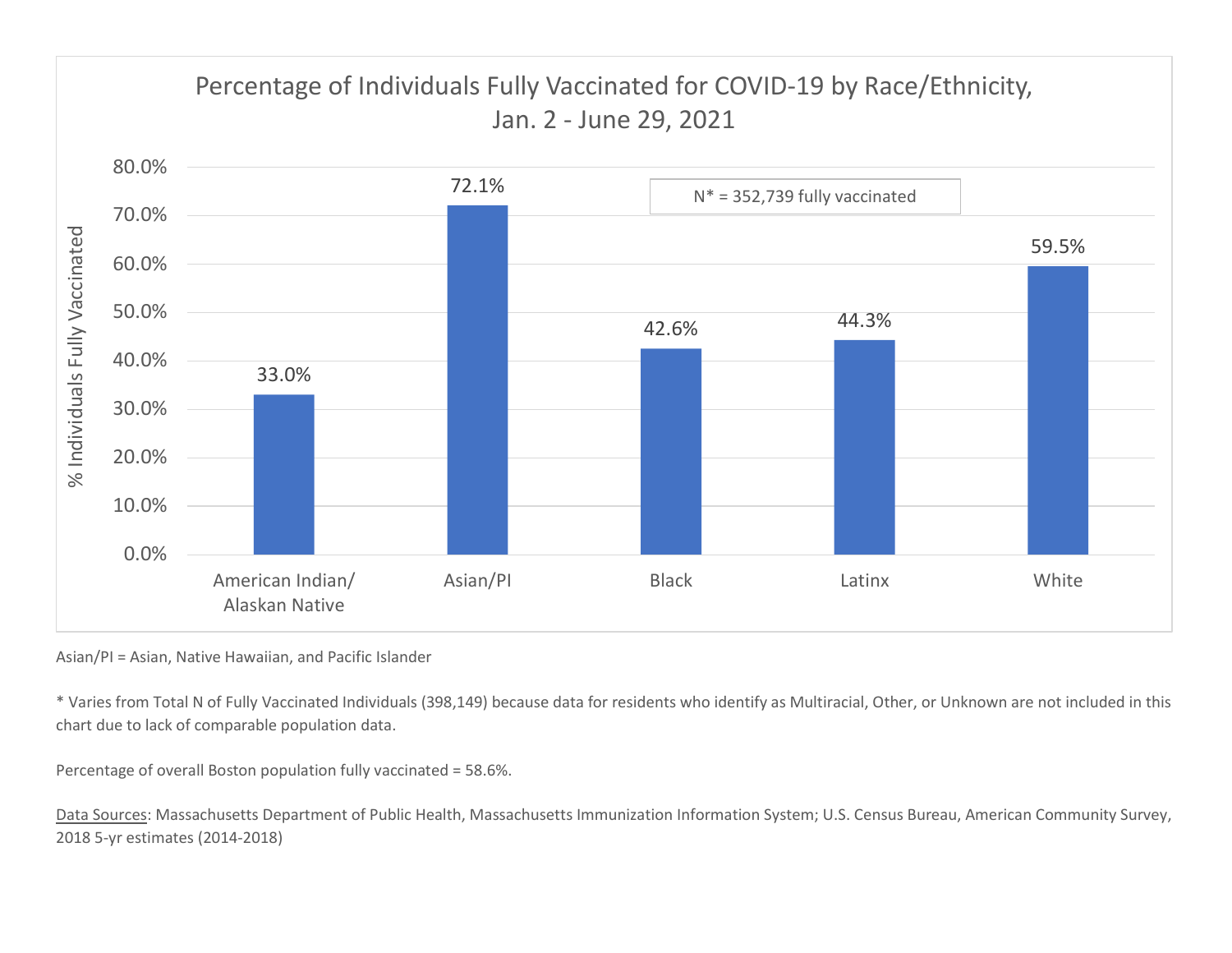

BB/BH/DT/NE/WE = Back Bay/Beacon Hill/Downtown/North End/West End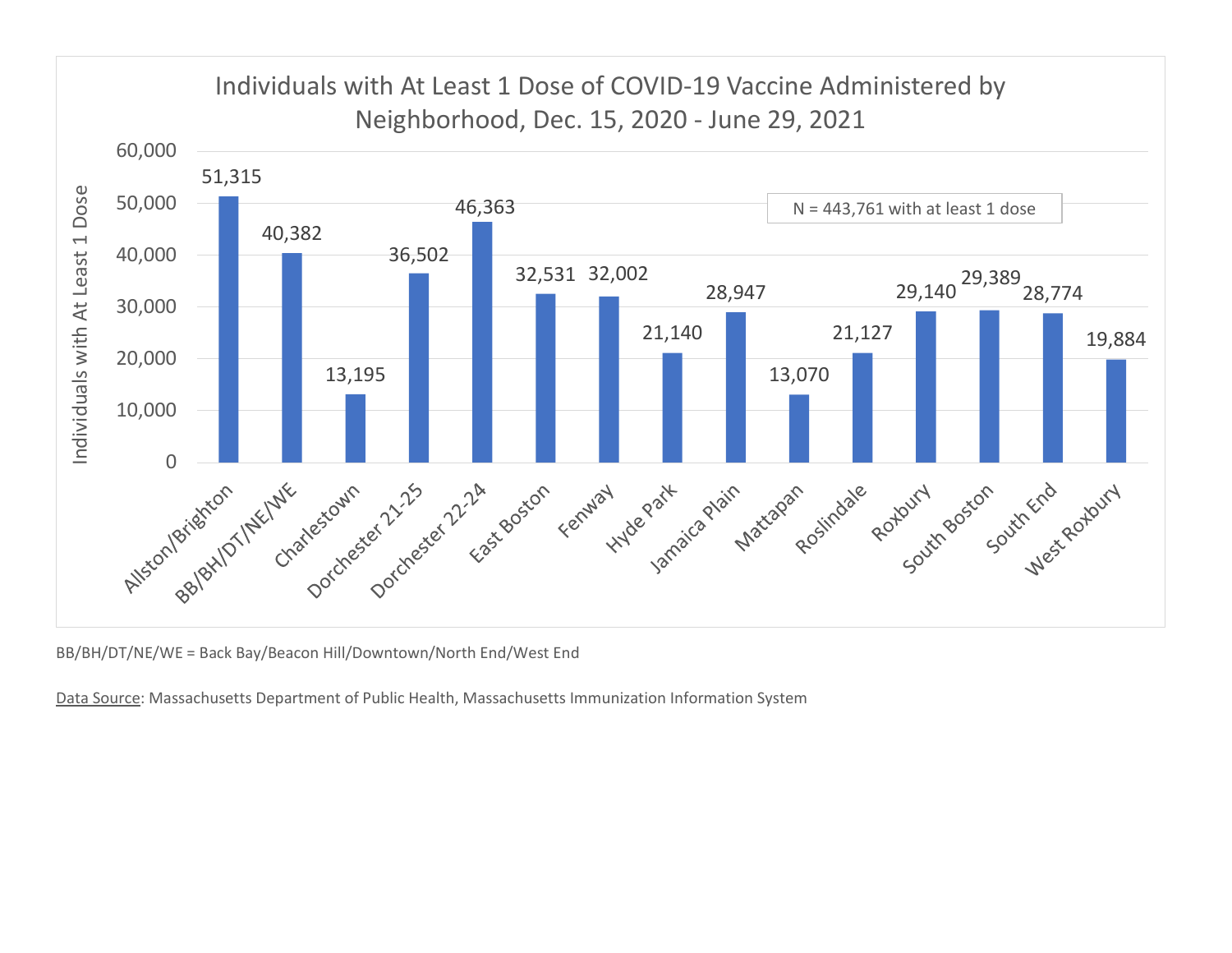

BB/BH/DT/NE/WE = Back Bay/Beacon Hill/Downtown/North End/West End

Percentage of overall Boston population with at least 1 dose = 65.3%.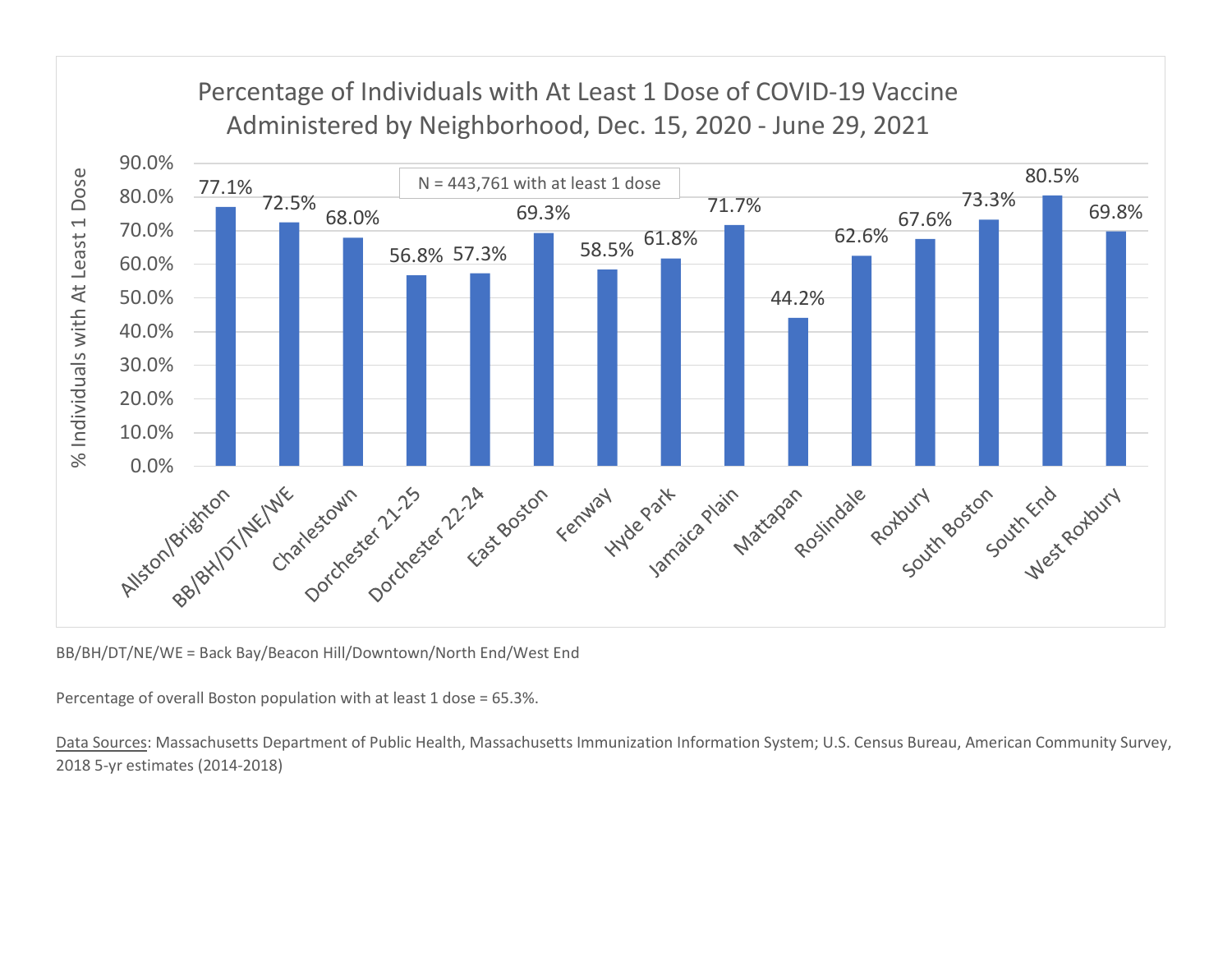

BB/BH/DT/NE/WE = Back Bay/Beacon Hill/Downtown/North End/West End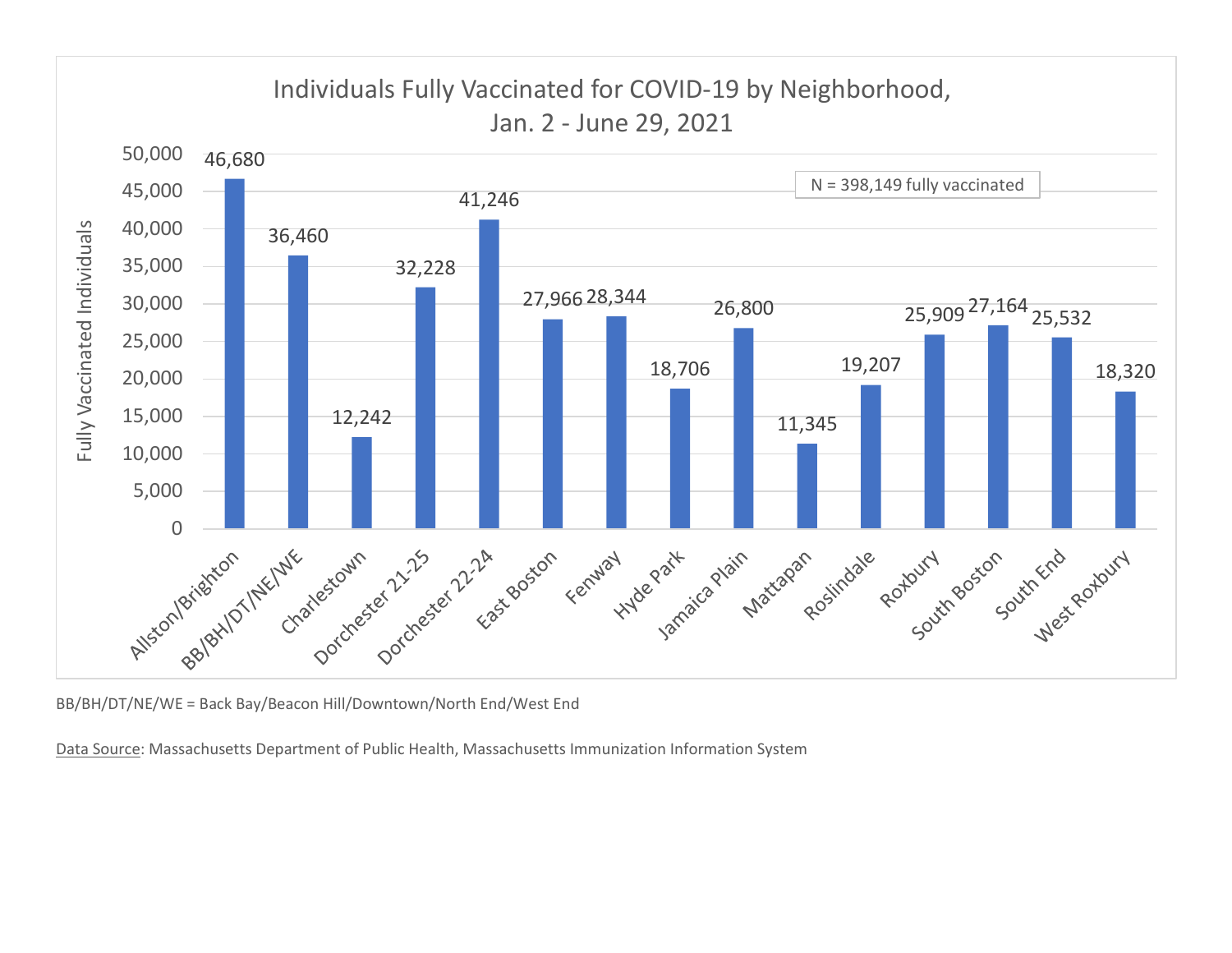

BB/BH/DT/NE/WE = Back Bay/Beacon Hill/Downtown/North End/West End

Percentage of overall Boston population fully vaccinated = 58.6%.